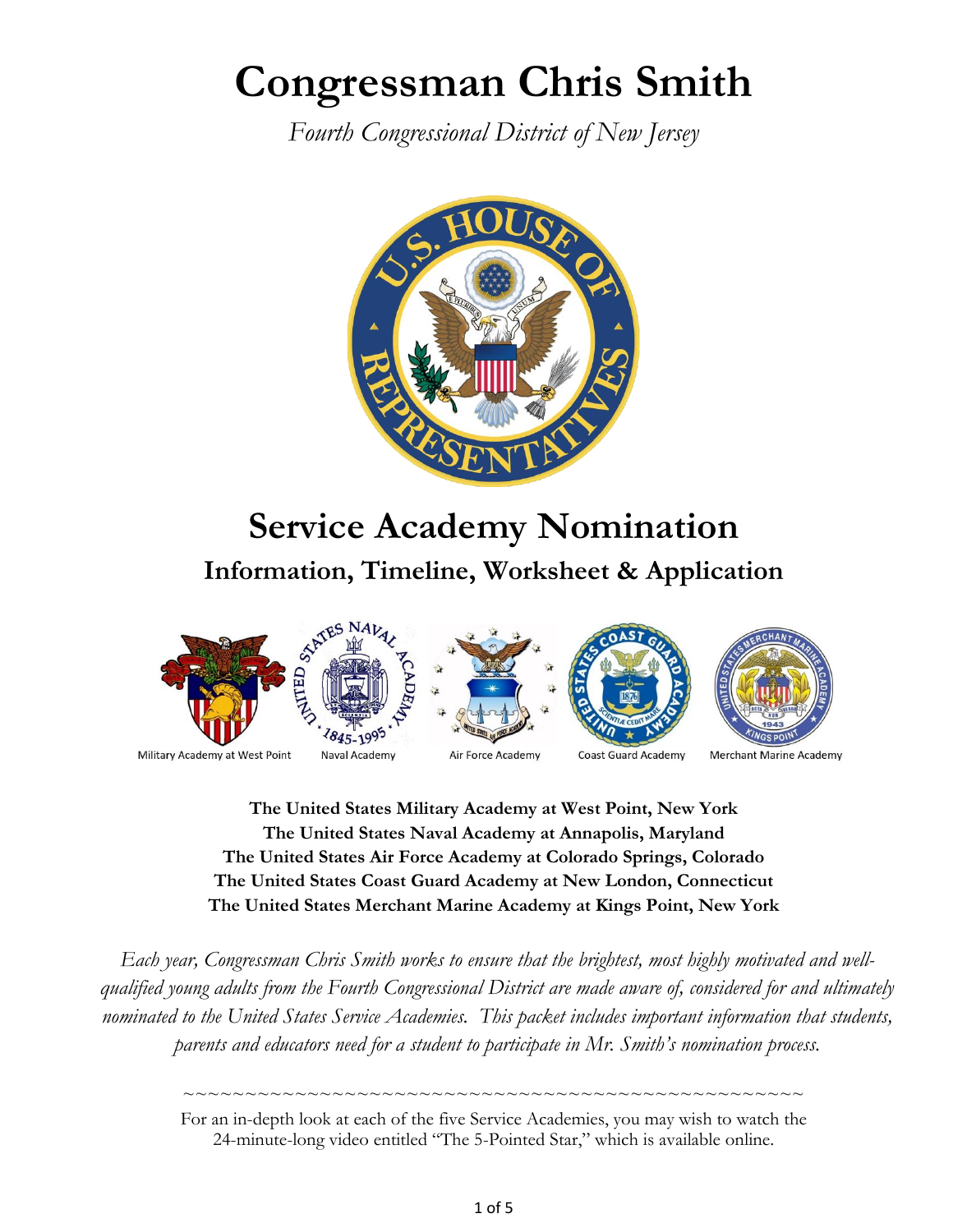## **General Information**

PLEASE NOTE: The information below **does not** apply to the U.S. Coast Guard Academy, as the Coast Guard Academy does not require a congressional nomination. Students may apply directly to the Coast Guard Academy.

- 1. Each member of Congress handles his or her nominations differently. This information is specific to Congressman Smith and the Fourth Congressional District.
- 2. While parents, counselors, educators and others may be involved in the application process, it is ultimately the responsibility of each individual student to compete for a nomination and admission to a Service Academy. We encourage students to take charge of their process.
- 3. Attending a U.S. Service Academy has two separate but parallel paths: students must receive an offer of admission from the Academy **AND** receive a nomination. In other words, students must apply to the Academies just like they would any other college or university. Simultaneously, they must seek a nomination from their U.S. Congressman, their U.S. Senators, and/or the Vice President or President of the United States. It is also possible under some circumstances to receive a nomination from a JROTC program. **Students are responsible for the successful completion of both the nomination and admission processes.**
- 4. Congressman Smith strongly urges each prospective applicant to pursue a nomination from *as many nominating sources as possible (i.e., your US Senators, JROTC, etc., as well as Congressman Smith.)*
- 5. Congressman Smith does not have control over nor participate in the admission processes at the Academies.
- 6. Part of the Academy application process includes being deemed physically and medically able to attend. It is the applicant's responsibility to seek out the necessary medical and physical examinations.
- 7. To be considered for a nomination, each applicant **must return his or her completed application packet via trackable shipping (such as USPS, FedEx or UPS) or in-person by Friday, October 8, 2021 to: Congressman Chris Smith, 112 Village Center Drive, Freehold, NJ 07728**
- 8. For an Application to be considered complete, Congressman Smith's office must receive:
	- **PHOTO** A small **wallet-sized**, portrait-style color photograph of the applicant;
	- **APPLICATION FORM** see pages 4-5 of this guide;
	- **EXTRACURRICULAR ACTIVITY INFORMATION PAGE** Describing sports, clubs (both in and out of school), work history and any additional accomplishments. It is acceptable to include a resume in lieu of a list (see page 5 of this guide);
	- **CONGRESSIONAL PERSONAL ESSAY** From the applicant, approximately one-typed page in length, explaining why you are requesting a nomination to an Academy from Congressman Smith;
	- **ACADEMY PERSONAL STATEMENT/ESSAY** A copy of the personal statement(s) or essay questions the applicant submitted online to each of the academies;
	- **TRANSCRIPT** An official high school transcript **with raised seal**;
	- **SCORES** A print-out of the applicant's SAT and/or ACT scores from the SAT/ACT website which **includes the student's name**. Additional updated scores may be submitted up until the interview date;
	- **THREE RECOMMENDATION LETTERS** At least three letters of recommendation, one of which must come from the student's principal, vice-principal or guidance counselor. *(If you have already completed high school or attend a preparatory academy, please ask about appropriate letters of recommendation.)*

Congressman Smith's staff is here to facilitate the application process. Students may contact Service Academy Nomination Coordinators **Mrs. Jo Schloeder at 732-780-3035 or Mrs. Jill Morales at 609-585-7878** with any questions or concerns.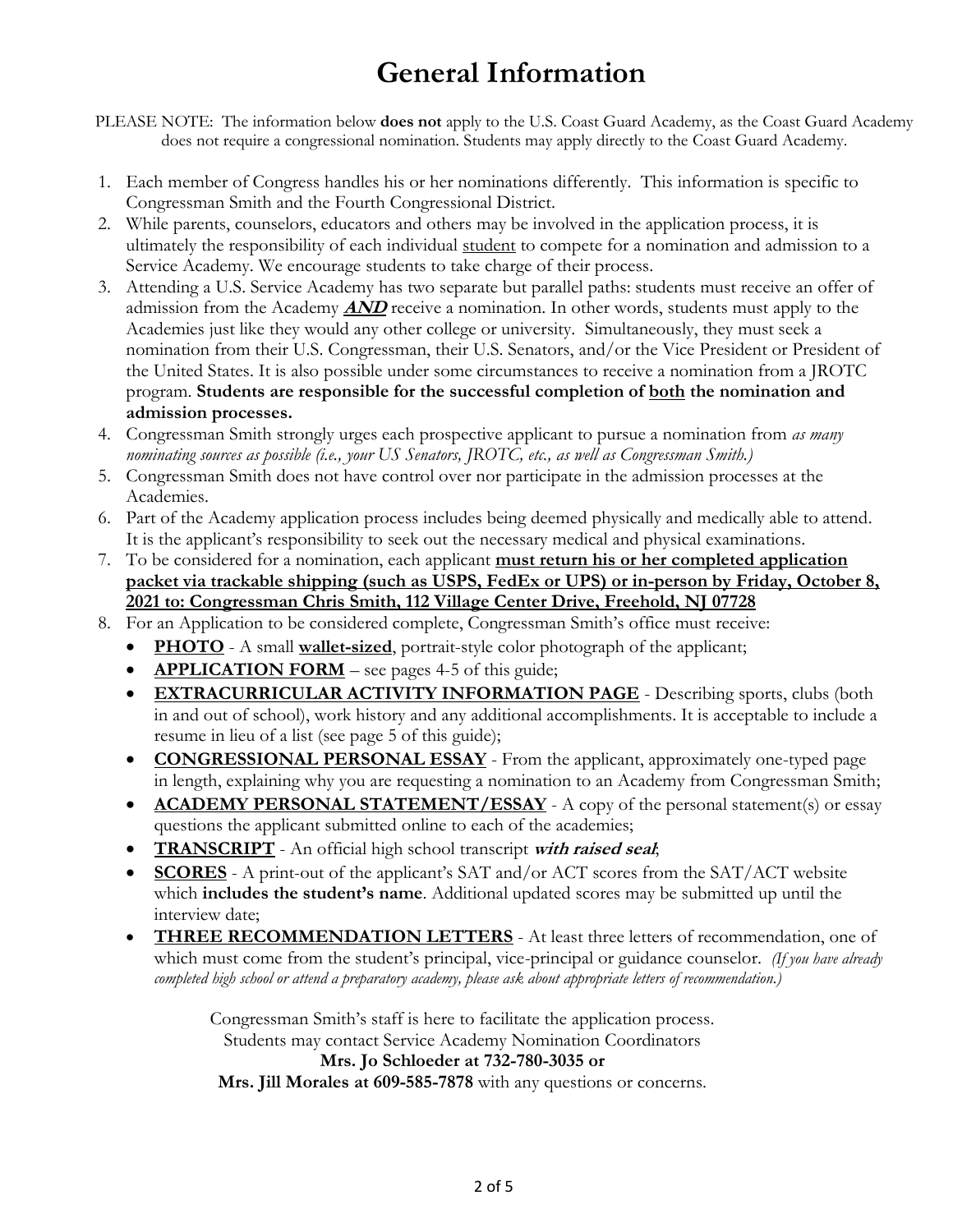### **Nomination Application Timeline**

| Date                   | Event                                                                                            | Actions                                                                                                                                                                              |
|------------------------|--------------------------------------------------------------------------------------------------|--------------------------------------------------------------------------------------------------------------------------------------------------------------------------------------|
| July                   | Rep. Smith's nominations<br>application is available<br>online                                   | Students are encouraged to download the application and<br>begin assembling documentation.                                                                                           |
| <b>October 8, 2021</b> | Deadline for return of<br>applications to Rep.<br>Smith's office                                 | Later SAT scores or additional letters of<br>recommendation can be added up until December, but<br>the application must be complete and returned by October 8 <sup>th</sup> .        |
| Late November          | Students receive a letter<br>notifying of the date and<br>time of her/his personal<br>interview. | Personal interviews will be held with Rep. Smith's Service<br>Academy Nomination Board. Students must call 609-<br>585-7878 to confirm their interview appointment date<br>and time. |
| December 11-12         | Interviews with Advisory<br>Board                                                                | Students must bring a print-out of first marking period<br>grades and may also bring any updated test scores, awards,<br>etc. that have not yet been submitted.                      |
| January 2022           | Rep. Smith makes<br>nominations                                                                  | Students will be notified by letter when final nominations<br>are made.                                                                                                              |
| February-May           | Service Academies notify<br>students if they receive an<br>appointment                           | Students who did not receive a nomination, did not gain<br>admission or both, may reapply until they are 22 years old.                                                               |
| June                   | Cadets & midshipmen<br>report to academies                                                       | Future soldiers, sailors, airmen, marines, coastguardsmen<br>& mariners begin military education.                                                                                    |

#### *Please note:*

#### *Academy Nomination interviews will be conducted Saturday, December 11 and Sunday, December 12, 2021.*

#### *Applicants will be notified in November regarding their specific interview date and time.*

*For more information, call 732-780-3035.*

Pages 4 and 5 contain the **SERVICE ACADEMY NOMINATION APPLICATION**. When returning the application to Congressman Smith, do not return pages 1-3 of this guide.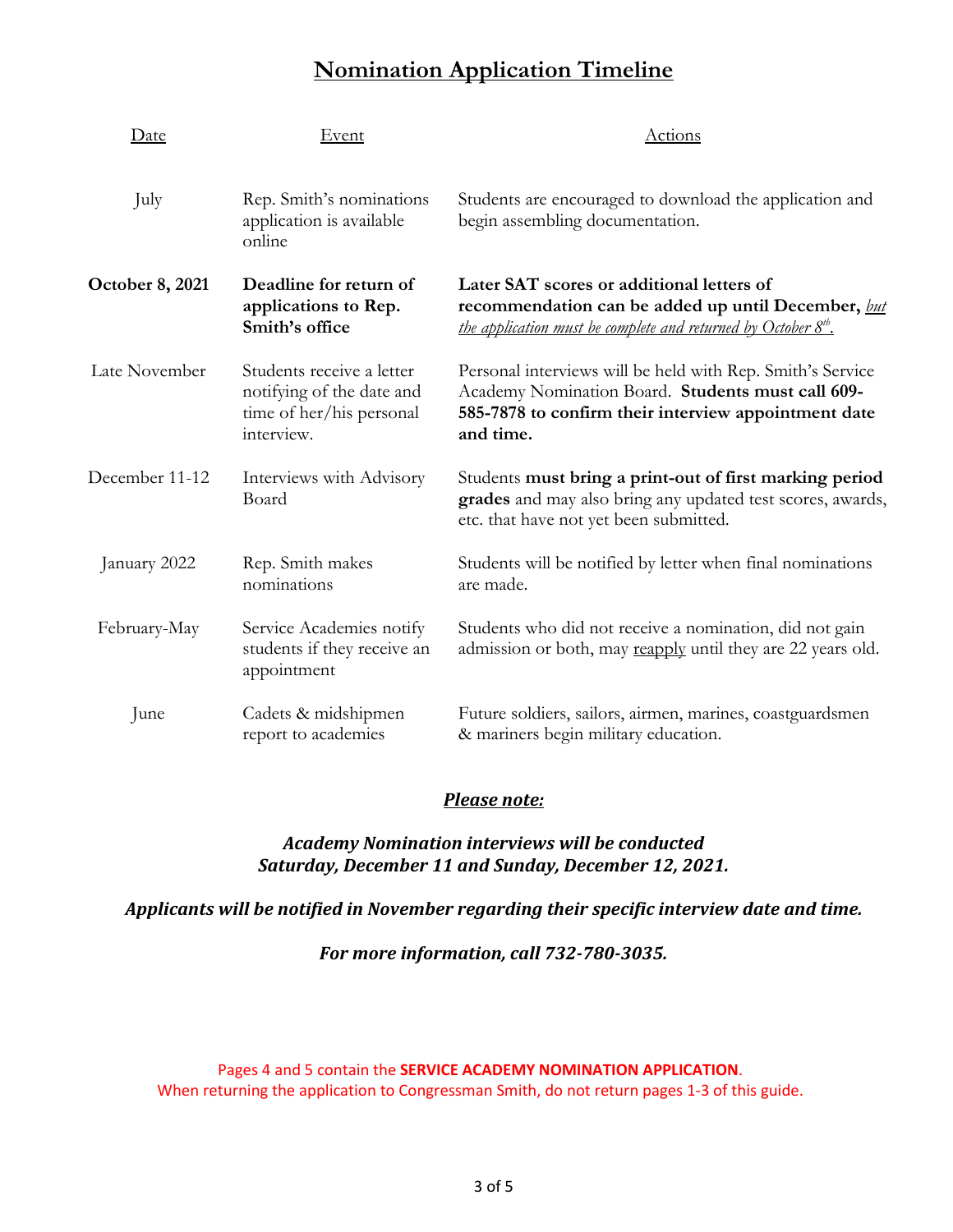**Christopher H. Smith** 4<sup>th</sup> District, New Jersey

112 Village Center Drive Freehold, NJ 07728 (732)780-3035

4573 South Broad Street Hamilton, N.J. 08620 (609) 585-7878

2373 Rayburn House Office Building Washington, D.C. 20515 (202) 225-3765



# Congress of the United States

House of Representatives

### **2021 • SERVICE ACADEMY NOMINATION APPLICATION**

*NO STAPLES: Please do not staple together any pages of this application or any of the supporting documentation*

| <b>PLEASE PRINT LEGIBLY</b><br>If you have applied to more than one academy,<br>list preference (i.e., $I^{st}$ , $2^{nd}$ , $3^{rd}$ choice):                                                                                                                                                           |    |                                                   | Military Naval Air Force Merchant Marine |  |
|----------------------------------------------------------------------------------------------------------------------------------------------------------------------------------------------------------------------------------------------------------------------------------------------------------|----|---------------------------------------------------|------------------------------------------|--|
| Candidate Numbers: Military Naval Naval Air Force Merchant Marine                                                                                                                                                                                                                                        |    |                                                   |                                          |  |
|                                                                                                                                                                                                                                                                                                          |    |                                                   |                                          |  |
| Do you have any reason to believe you may be disqualified<br>for medical, scholastic or other reasons?<br>Yes                                                                                                                                                                                            | No | Do you plan to make<br>military service a career? | No<br>Yes                                |  |
|                                                                                                                                                                                                                                                                                                          |    |                                                   |                                          |  |
|                                                                                                                                                                                                                                                                                                          |    |                                                   |                                          |  |
| $City/ Town$ $\_\_\_\_\_\_$ $\_\_\_\_$ $\_\_\_\_$ $\_\_\_\_$ $\_\_\_\_$ $\_\_\_\_$ $\_\_\_\_$ $\_\_\_\_$ $\_\_\_\_$ $\_\_\_\_$ $\_\_\_\_$ $\_\_\_\_$ $\_\_\_\_$ $\_\_\_\_$ $\_\_\_$ $\_\_\_$ $\_\_\_$ $\_\_\_$ $\_\_\_$ $\_\_\_$ $\_\_$ $\_\_\_$ $\_\_$ $\_\_$ $\_\_$ $\_\_$ $\_\_$ $\_\_$ $\_\_$ $\_\_$ |    |                                                   |                                          |  |
|                                                                                                                                                                                                                                                                                                          |    |                                                   |                                          |  |
|                                                                                                                                                                                                                                                                                                          |    |                                                   |                                          |  |
| (if not currently living at legal address)                                                                                                                                                                                                                                                               |    |                                                   |                                          |  |
|                                                                                                                                                                                                                                                                                                          |    |                                                   |                                          |  |
|                                                                                                                                                                                                                                                                                                          |    |                                                   |                                          |  |
|                                                                                                                                                                                                                                                                                                          |    |                                                   | Do you intend to                         |  |
| If Already Graduated High School, What School?__________________________________                                                                                                                                                                                                                         |    |                                                   | take the SAT/                            |  |
| Please list your best scores to date:                                                                                                                                                                                                                                                                    |    |                                                   | ACT again?<br>Yes No                     |  |
| SAT Section Scores: Reading & Writing ________ Math _________ Essay (if applicable) ______                                                                                                                                                                                                               |    |                                                   | If yes, when?                            |  |
| (ifappliedble)                                                                                                                                                                                                                                                                                           |    |                                                   |                                          |  |
|                                                                                                                                                                                                                                                                                                          |    |                                                   |                                          |  |
| Composite______ Math_______ Science_______ STEM______ English______ Reading_______ Writing______ ELA_____<br>ACT:                                                                                                                                                                                        |    |                                                   |                                          |  |
|                                                                                                                                                                                                                                                                                                          |    |                                                   |                                          |  |
| Have you ever applied to Rep. Smith for a nomination before? If so, when?                                                                                                                                                                                                                                |    |                                                   |                                          |  |